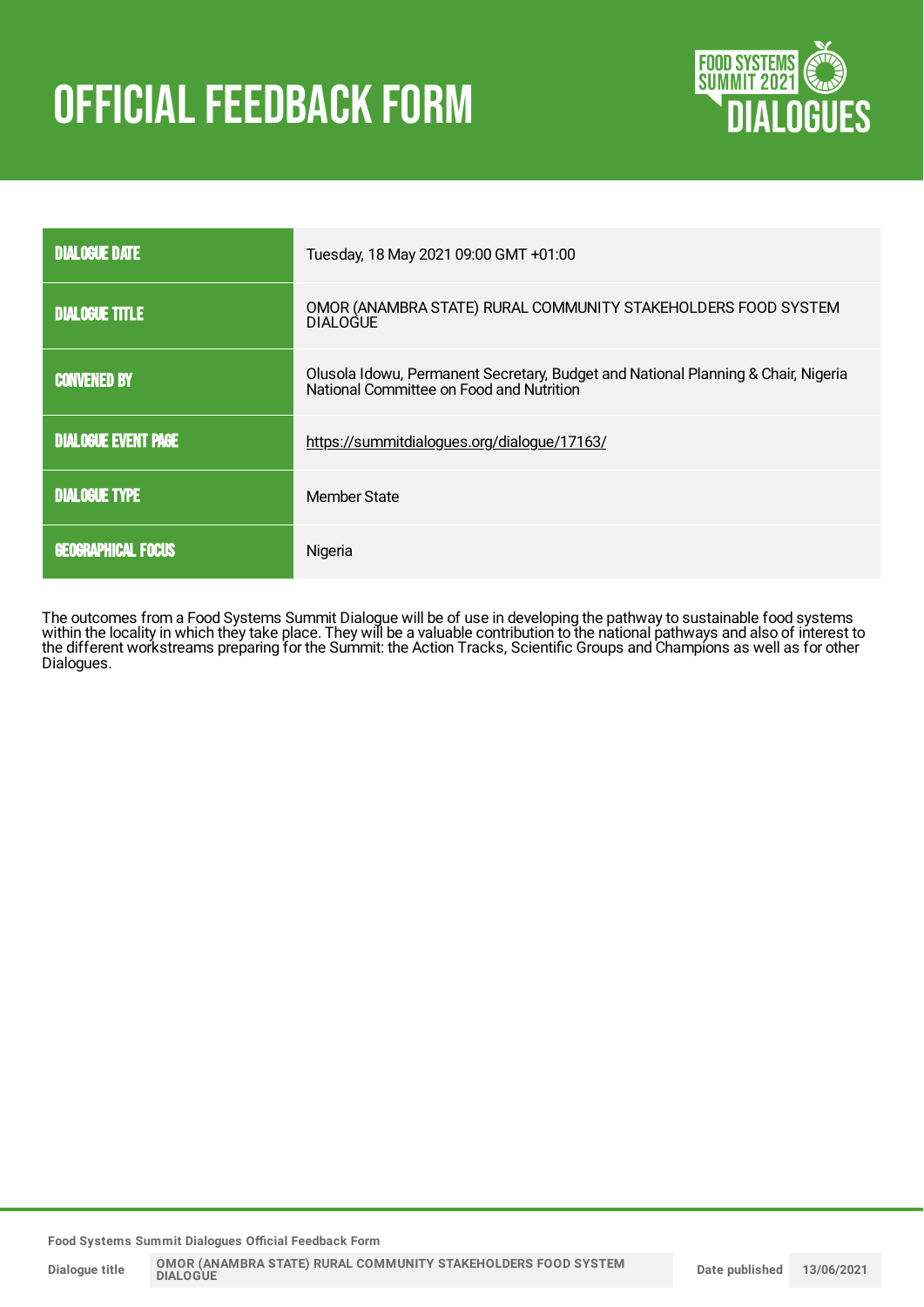## 1.PARTICIPATION



#### NUMBER OF PARTICIPANTS FROM EACH STAKEHOLDER GROUP

| 17 | Small/medium enterprise/artisan             |   | Workers and trade union                     |
|----|---------------------------------------------|---|---------------------------------------------|
|    | Large national business                     | 1 | Member of Parliament                        |
|    | Multi-national corporation                  | 2 | Local authority                             |
| 39 | Small-scale farmer                          |   | Government and national institution         |
|    | Medium-scale farmer                         |   | Regional economic community                 |
|    | Large-scale farmer                          |   | <b>United Nations</b>                       |
| 2  | Local Non-Governmental Organization         |   | International financial institution         |
| 2  | International Non-Governmental Organization |   | Private Foundation / Partnership / Alliance |
|    | Indigenous People                           |   | Consumer group                              |
|    | Science and academia                        | 4 | Other                                       |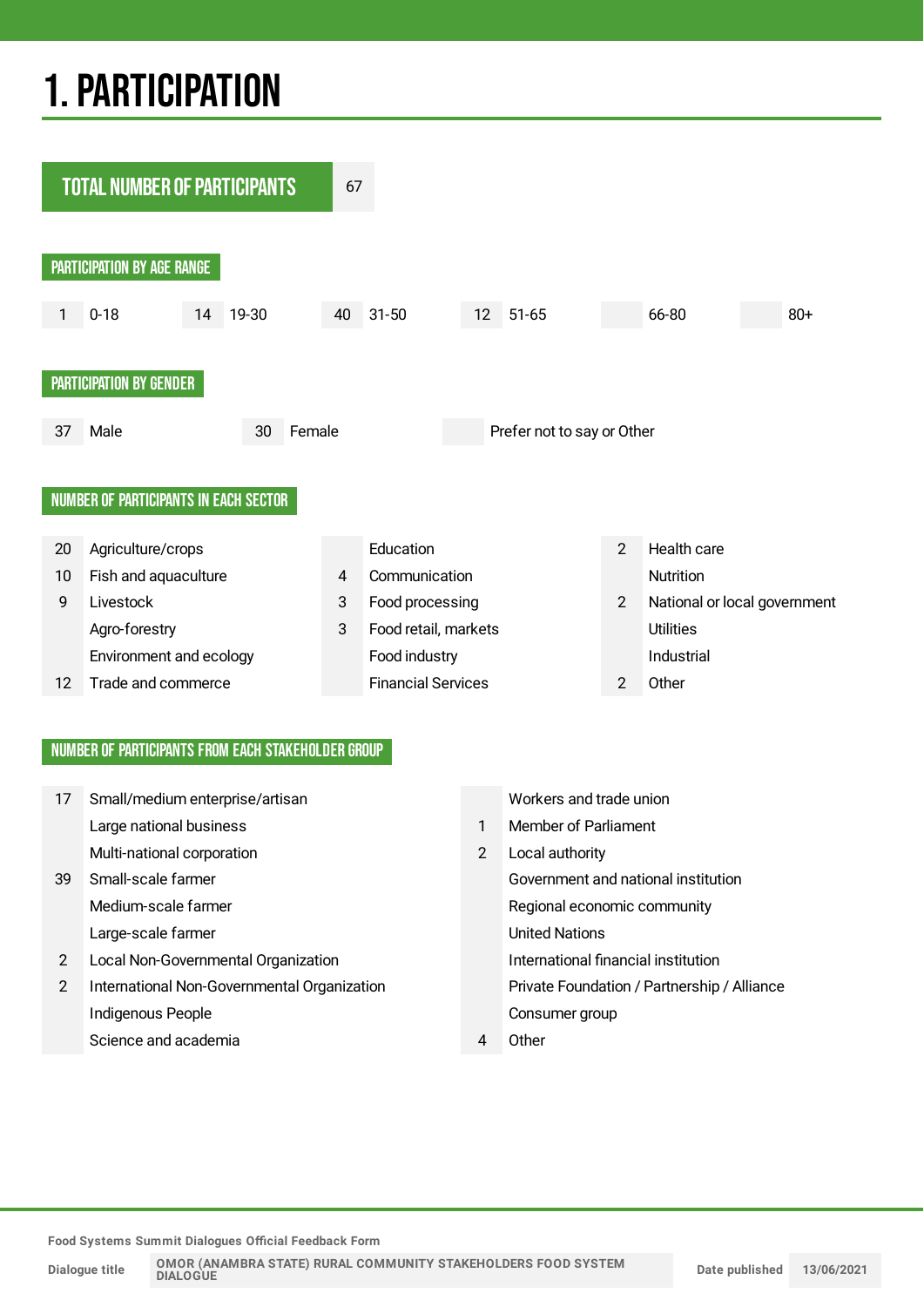### 2. PRINCIPLES OF ENGAGEMENT

#### HOW DID YOU ORGANIZE THE DIALOGUE SO THAT THE PRINCIPLES WERE INCORPORATED, REINFORCED AND ENHANCED?

As planned through sensitization, mobilization, invitation of the people and Town Hall meeting Approach

#### HOW DID YOUR DIALOGUE REFLECT SPECIFIC ASPECTS OF THE PRINCIPLES?

As per the given Principles of Engagement and participatory

#### DO YOU HAVE ADVICE FOR OTHER DIALOGUE CONVENORS ABOUT APPRECIATING THE PRINCIPLES OF ENGAGEMENT?

To adopt the above strategy; To increase the number of States/Communities and participants.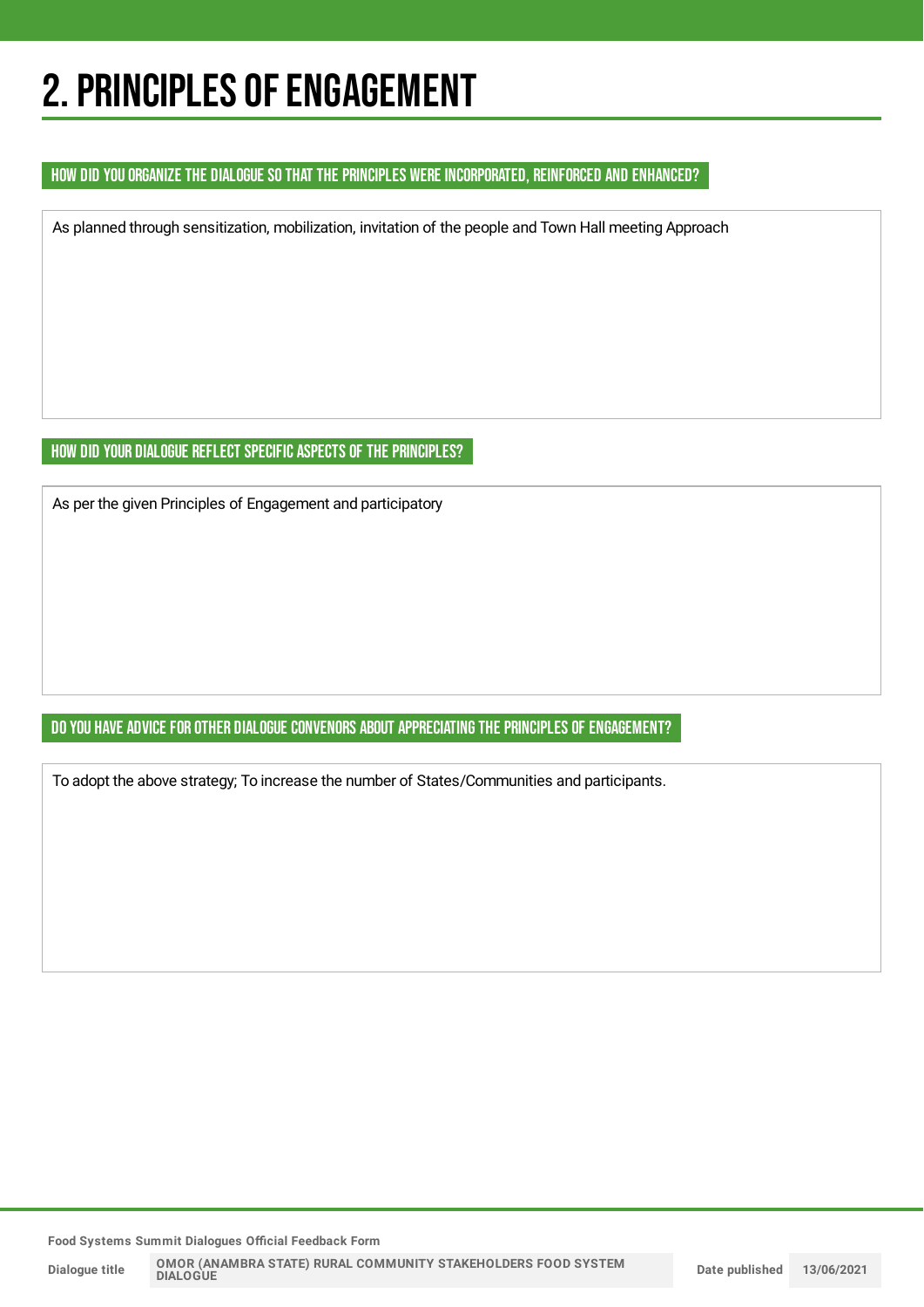## 3. METHOD

The outcomes of a Dialogue are influenced by the method that is used.

DID YOU USE THE SAME METHOD AS RECOMMENDED BY THE CONVENORS REFERENCE MANUAL?

✓ **Yes No**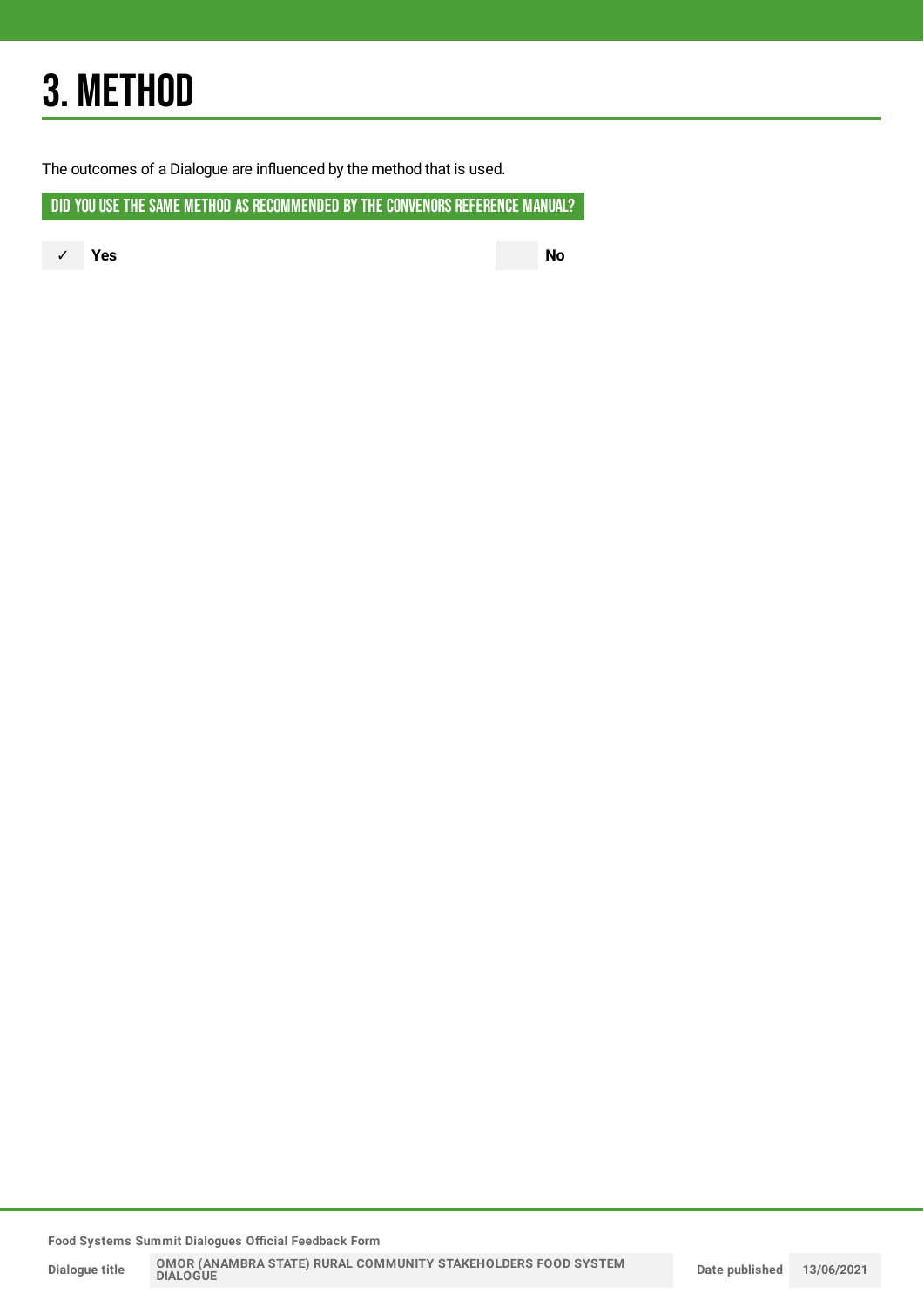### 4. DIALOGUE FOCUS & OUTCOMES

### MAJOR FOCUS

The Dialogue focused on a comprehensive discussion of food system through the discussion and the understanding of the entire food system and all the activities, actors and economic active agents that are involved including their interrelationship and how they affect each other. It considered what must be done along the value chain of production, storage, processing and marketing to ensure that we actually meet the Sustainable Development Goals (SDGs) of safe and nutritious food for all as contained in the SDGs target. It also considered all the 5 Action Tracks of ensuring access to safe and nutritious food for all, shift to sustainable consumption pattern; boosting of nature positive production; advance equitable livelihood and building resilience to vulnerabilities, shocks and stress. The Dialogue focused also on the examination of links among the Action Tracks and levers of change. The other areas of focus are the roles that can be played by all the stakeholders most especially the roles to be played by Government in terms of policy generation, development, formulation and implementation, the roles of the producers, processors and marketers and how these can be improved and enhanced to achieve the Sustainable Development Goals (SDGs).

The Dialogue finally considered and focused on the effects of Climate Change on food production, processing, marketing and storage. Most participants also focused on how to reduce post-harvest losses.

#### ACTION TRACKS

- ✓ Action Track 1: Ensure access to safe and nutritious food for all
- ✓ Action Track 2: Shift to sustainable consumption patterns
- ✓ Action Track 3: Boost nature-positive production
- Action Track 4: Advance equitable livelihoods
- ✓ Action Track 5: Build resilience to vulnerabilities, shocks and stress

#### **KFYWORDS**

|   | Finance                      | ✓ | Policy                     |
|---|------------------------------|---|----------------------------|
|   | Innovation                   | ✓ | Data & Evidence            |
| ✓ | Human rights                 |   | Governance                 |
|   | Women & Youth<br>Empowerment |   | Trade-offs                 |
|   |                              |   | Environment<br>and Climate |

**Food Systems Summit Dialogues Official Feedback Form**

**Dialogue title OMOR (ANAMBRA STATE) RURAL COMMUNITY STAKEHOLDERS FOOD SYSTEM DIALOGUE**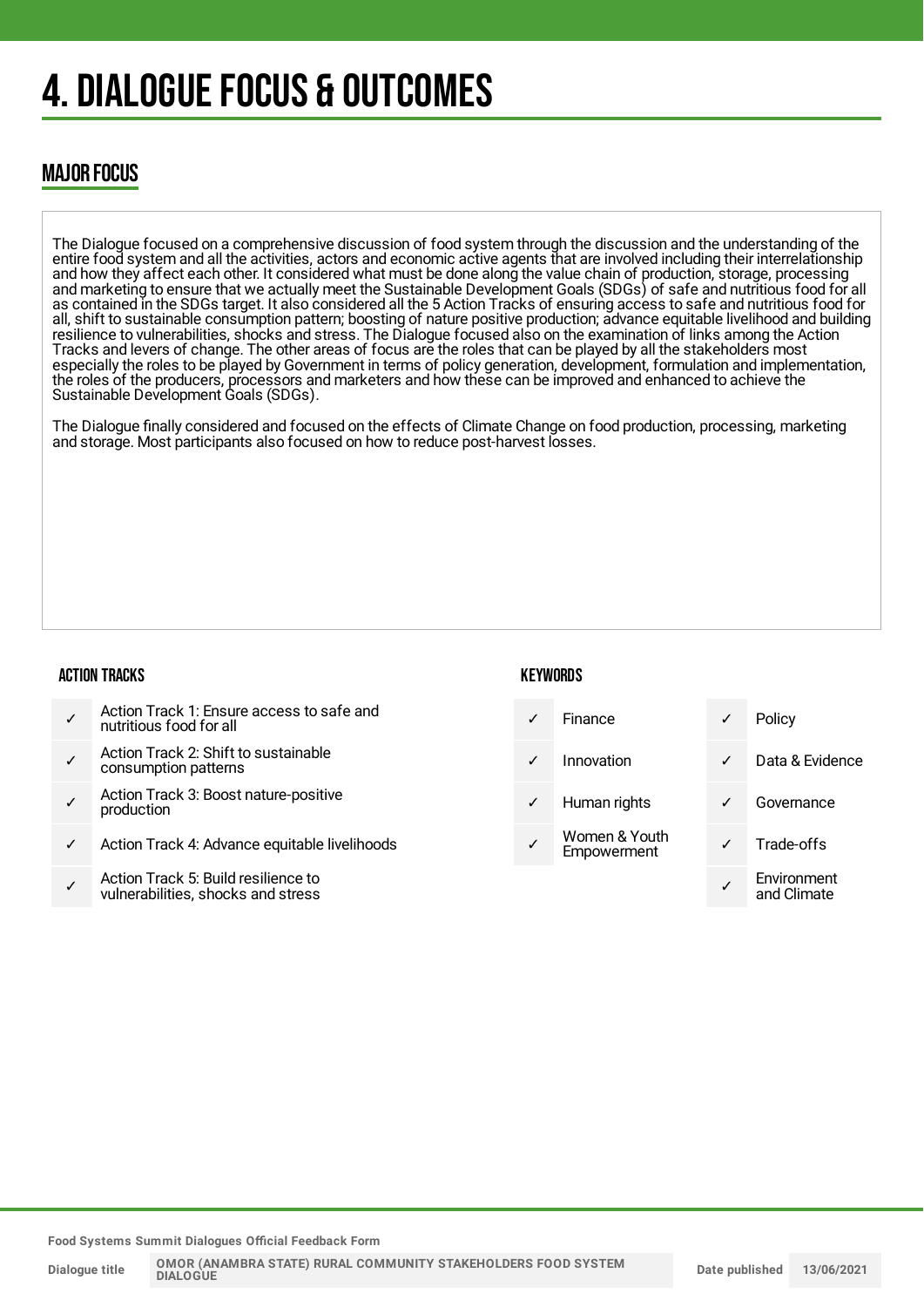### MAIN FINDINGS

- i) Producers expressed the cogent need for sustainable off-taker of their produce;
- ii) Processors to improve and deepen their value-addition technologies in their processing activities;
- iii) Aggressive adoption of improved good agronomic practices;

iv) Establishment of conflict Resolution Committees in all Communities;

v) Increased adoption of mechanization in all aspects of the various value chains mainly to attract the youths in the food systems activities, enhance efficiencies and improve productivities

vi) Increased Extension service delivery at all levels of the food system – primary, production, processing & marketing;

vii) Increased access to land especially for the vulnerable groups (women & youths) through land development;

viii) Increased adoption of affordable informal irrigation schemes in rural communities to enhance sustainable availability of water for the various food system activities;

ix) Increased adoption of organic farming strategies for the production of safe and healthy foods and for the sustainability of the farming environments;

x) Rural Infrastructures (Access roads, potable water, electricity, storage facilities)

xi) Massive and increased provision of primary health-care delivery facilities in the rural areas;

xii) Improved access to credits with less encumbrances (conditions);

xiii) Sustained increase in the adoption of E- Agriculture; E- Commerce and improved communication for wider outreach, etc.

In the light of these satisfactory dispositions, the participants unanimously agreed and resolved to register and issue the following as the major take-homes (Communique) from the dialogue:

1) That the people of Achalla feel highly honoured and privileged for the opportunity to contribute directly to the very important national and international discourse.

2) That from the presentations, the concept of "Food System" goes beyond the traditional practices of crop and animal production as well as the mere food production and processing to include such other intimately related aspects of livelihoods as healthy living, environmental consciousness, peaceful co-existence and harmonious relationships among people.

3) That "Food System" is all encompassing with respect to livelihoods of everyone in every society both urban and rural.

4) That most rural dwellers involved in primary production activities like farming are getting old and weary while the younger generations are avoiding such productive activities because of the physical exertion of energy and drudgery involved and this informed the unanimous resolution for full mechanization of all farming and processing activities in the rural areas.

5) That the comprehensive food system may not have the expected far-reaching impacts on livelihoods of people if such basic infrastructures as primary health care delivery, schools, all-season access roads, potable water and electricity are not provided in the rural areas to stimulate the rural economies.

6) That Governments should not be left alone to provide for all the identified favourable conditions to enhance healthy living and sustainable food system and so private investors, Organizations, Institutions and Agencies should be encouraged to invest in those areas for the benefit of mankind.

7) That Irrigation and storage facilities should be installed and developed in areas with comparative advantages for primary production (farming) and processing to be able to withstand such shocks as experienced during the recent pandemic.

8) That all forms of open grazing and uncontrolled rearing of livestock should be stopped all over the country having led to loss of lives and caused a lot of problems among farming communities and their activities in the country.

9) Given that most urban dwellers depend on the rural areas for food production and such other primary socio-economic activities coupled with the harsh living conditions in those areas, Governments are urged to consider such incentives as tax holidays/exemptions, scholarships, free medical services, etc for the rural populace.

10) That regular and consistent trainings/capacity building programmes should be conducted for all stakeholders in the rural economies to keep them abreast of developments in their various activities, improve their productivities and increase in incomes and livelihoods.

11) That discussions on Food system of this nature should be conducted from time to time as a veritable means of reenacting in people the essence of living healthily, productively and cooperatively for the common good. 12) That the participants are full of expectations given the impression that the dialogue is not like the usual Governmentsponsored talk-shops and that the practical suggestions agreed upon and presented will be fully implemented and in the shortest possible time.

**Food Systems Summit Dialogues Official Feedback Form**

**Dialogue title**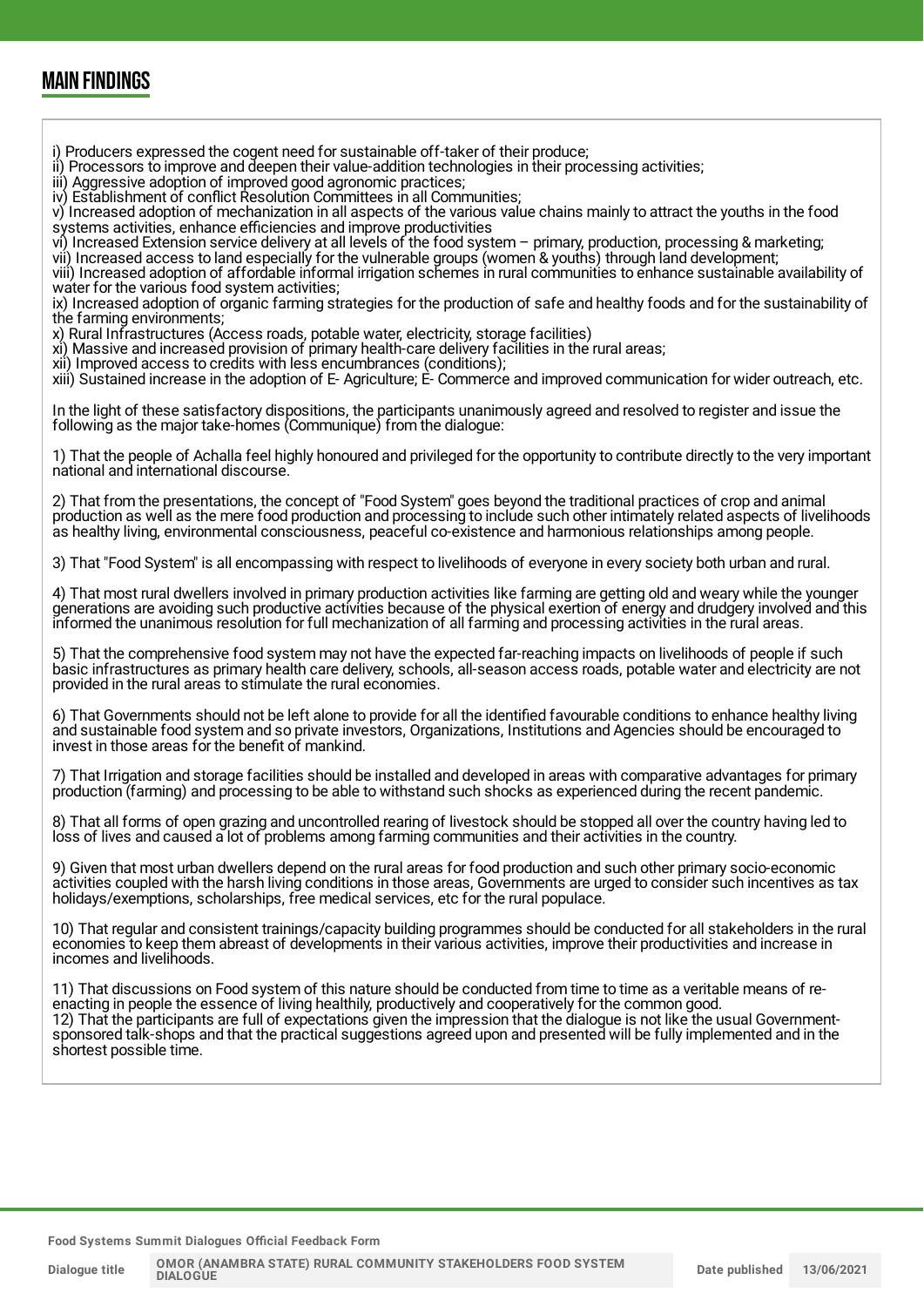#### ACTION TRACKS

- ✓ Action Track 1: Ensure access to safe and nutritious food for all
- ✓ Action Track 2: Shift to sustainable consumption patterns
- ✓ Action Track 3: Boost nature-positive production
- ✓ Action Track 4: Advance equitable livelihoods
- ✓ Action Track 5: Build resilience to vulnerabilities, shocks and stress

#### **KEYWORDS**

| Finance                      | ✓ | Policy                     |
|------------------------------|---|----------------------------|
| Innovation                   |   | Data & Evidence            |
| Human rights                 |   | Governance                 |
| Women & Youth<br>Empowerment |   | Trade-offs                 |
|                              |   | Environment<br>and Climate |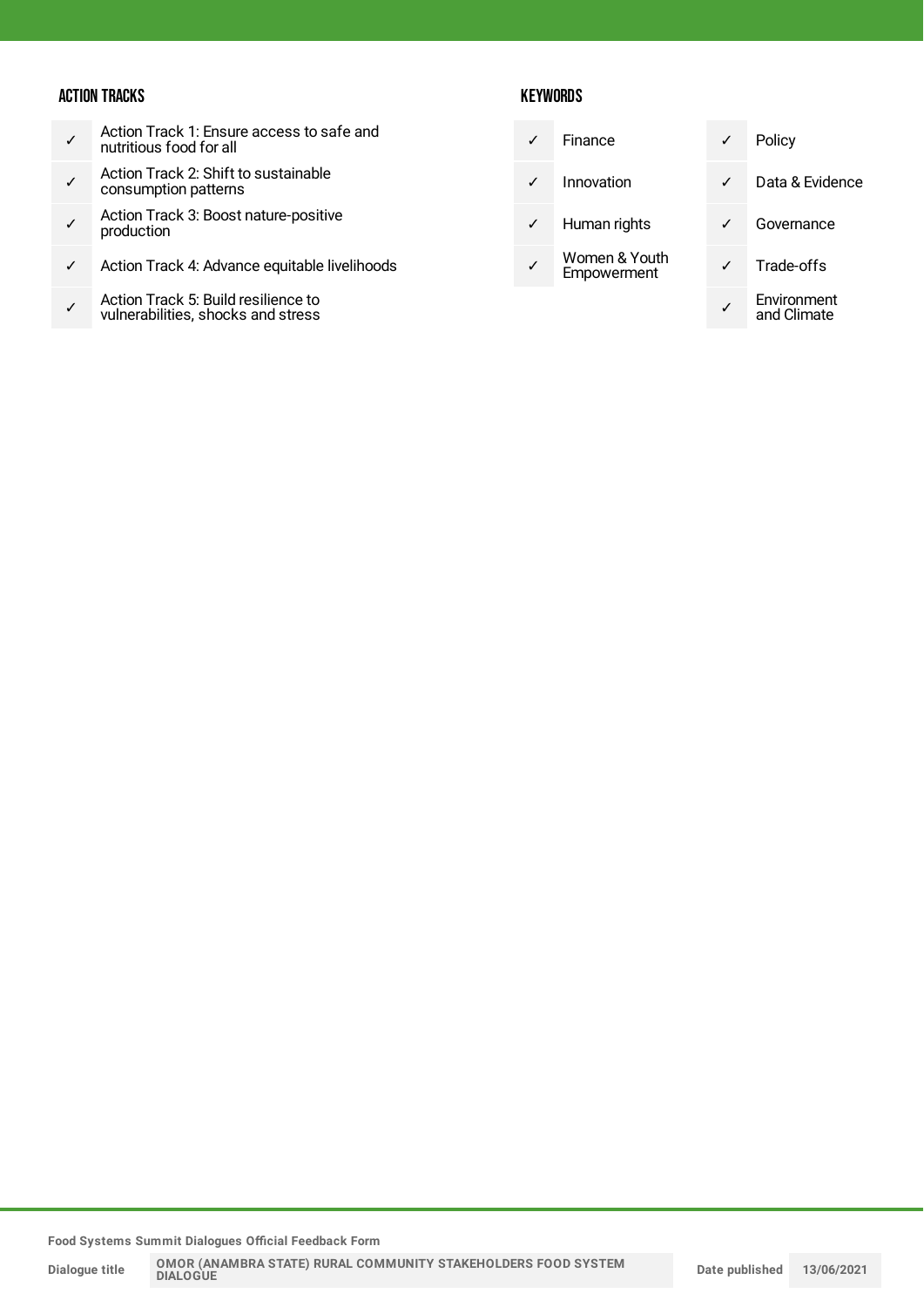Action Track No 1: Question; How to end hunger and all forms of malnutrition Responses: 1) Adoption of Organic Agricultural Practices Mechanization of Agriculture to attract youths (iii) making grants available to youths as input support (iv) regular training of farmers on record keeping and other modern technologies in farming practices 2) Give special training of young farmers in Agriculture with scholarship (ii) Employ Agricultural officers in ministries of **Agricultures** 3) Ensure security of our farmers 4) Government policies on Agriculture should be consistence<br>5) Training women on nutrition Training women on nutrition 6) Construction of access road to enhance food evacuation from farm. Question: How do we accelerate hunger reduction in Nigeria? Responses: 1) Employment of young graduates into the Agricultural sector and civil service and job creation for youths 2) Increased investment in Agriculture by Private sector and Government 3) Declaration of state of emergency in Agriculture (Government should focus more in Agriculture) 4) Proper implementation of Government policies on Agriculture in the state and Local Government Areas. 5) Immediate stop of the activities of killer herdsmen against farmers; (ii) Ranching of animals should be started all over the country 6) Deploy more mechanized farming implements 7) Making available subsidized farm inputs to farmers as incentives 8) Land development and construction of access farm roads Question: How do we make nutritious food more available and affordable in Nigeria? 1) Planting with quality planting materials, use organic manure, ensure value addition during processing, avoid adulteration of food. 2) Encouraging mixed cropping especially in cassava farms 3) Subsidizing the cost of fish feed to reduce the cost of production, breeding of high quality species of fingerlings Question: How do we make food safer from farm to table? 1) Ensure hygienic environment during processing, appropriate drying of fish before packaging 2) Use of rice polisher, de-stoners and sorters during rice-processing<br>3) Adoption of 3Rs strategies in the use of Agro-chemicals: Right time 3) Adoption of 3Rs strategies in the use of Agro-chemicals: Right time; Right Dosage/Application of right chemical at the right time to avoid food poison and Right processing of produce 4) Encourage natural fishing with nets and canoe in the abundant water bodies and to desist from the use of chemicals to fish. 5) Ensure quality and natural processing of foods devoid of use of additives and chemicals 6) Involvement of the Sanitary Inspectors at the Local Government Area. Question: What is the potential action that can be taken? 1) Capacity building/Trainings of Farmers, Processors, SME-operators; (ii) farmers to farmer visits/Learning routes to farms and processing centres of excellence for experience-sharing on various activities of Food systems. Question: Who are the main actors to ensure implementation? Farmers, Processors, Aggregators, Service Providers, Marketers, Agro dealers, Rural women in their groups, Youths, Transporters, and other value-chain Actors. ACTION TRACKS ✓ Action Track 1: Ensure access to safe and nutritious food for all **KEYWORDS** Finance **√** Policy

Action Track 2: Shift to sustainable consumption patterns

Action Track 3: Boost nature-positive production

Action Track 4: Advance equitable livelihoods

Action Track 5: Build resilience to vulnerabilities, shocks and stress

- Women & Youth Wornen & Youn<br>Empowerment V Trade-offs
- ✓ Innovation ✓ Data & Evidence
- Human rights **V** Governance
	-
	- ✓ Environment and Climate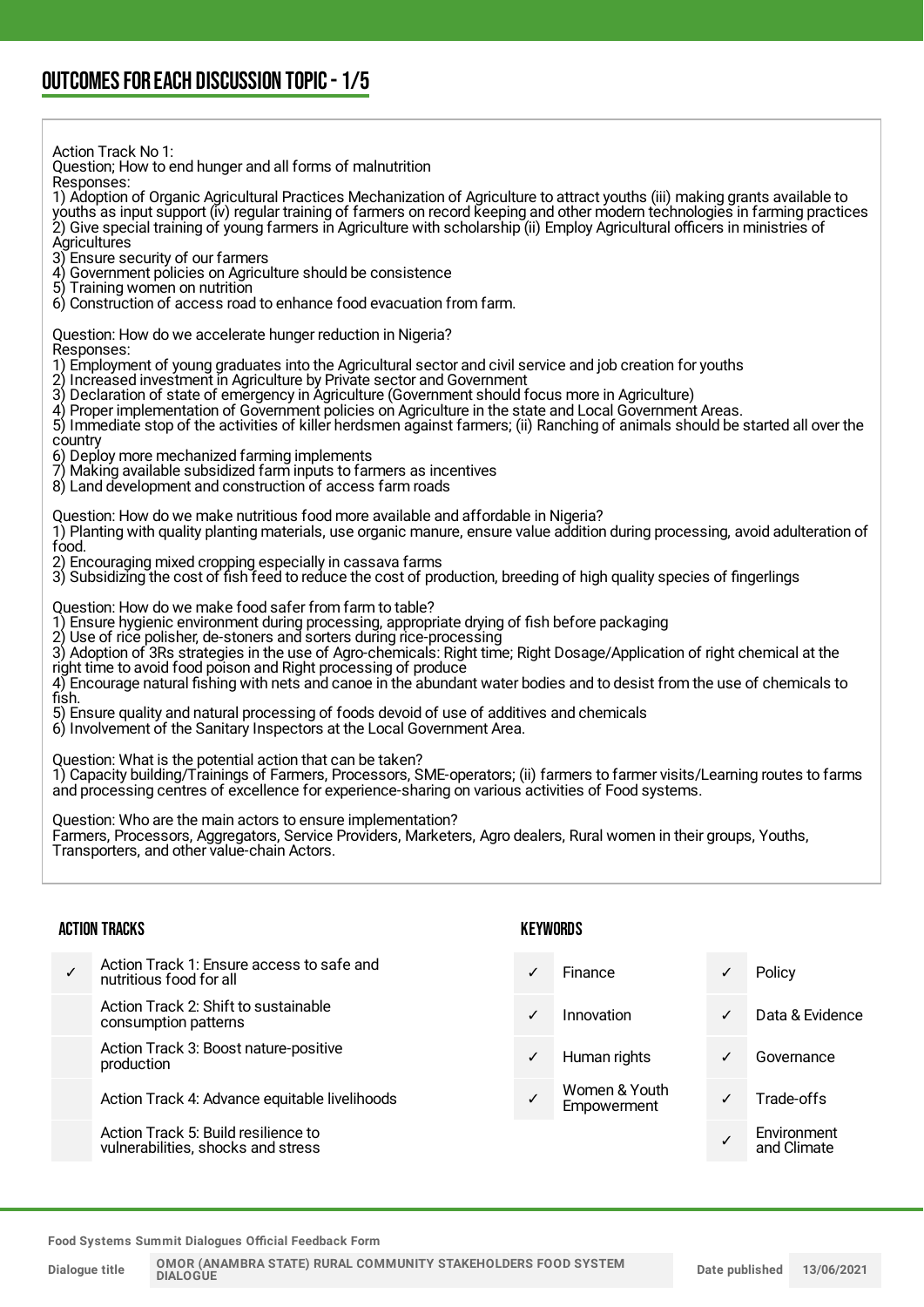Action Track No 2:

Question: How do we create enabling food environment for healthy and sustainable dietary practices?

- 1) Avoid all forms of adulteration in rice during processing
- 2) Regulation and standardization of foods; (ii) Build the capacities of processors.

Question: How do we improve the experience of healthier and more sustainable food?

- 1) Intensification of Nutrition Education
- 2) Avoid too much spices in food preparations

Question: How do we halve food wastes at food service, retail and household levels?

- 1) Intensification of Home training by parents in the areas of food processing panel and presentation by Mothers particularly
- 2) Identification of consumer/market before producing (ii) Networking of marketers
- 3) Quality Value addition to improve taste, shelf-life, packaging and quality of food.

#### ACTION TRACKS

| KEYWORDS |
|----------|
|----------|

|              | Action Track 1: Ensure access to safe and<br>nutritious food for all | $\checkmark$ | <b>Finance</b>               | ✓            | Policy          |
|--------------|----------------------------------------------------------------------|--------------|------------------------------|--------------|-----------------|
| $\checkmark$ | Action Track 2: Shift to sustainable<br>consumption patterns         | $\checkmark$ | Innovation                   | $\checkmark$ | Data & Evidence |
|              | Action Track 3: Boost nature-positive<br>production                  | $\checkmark$ | Human rights                 | ✓            | Governance      |
|              | Action Track 4: Advance equitable livelihoods                        |              | Women & Youth<br>Empowerment |              | Trade-offs      |
|              | Action Track 5: Build resilience to                                  |              |                              |              | Environment     |

**Food Systems Summit Dialogues Official Feedback Form**

vulnerabilities, shocks and stress

✓

and Climate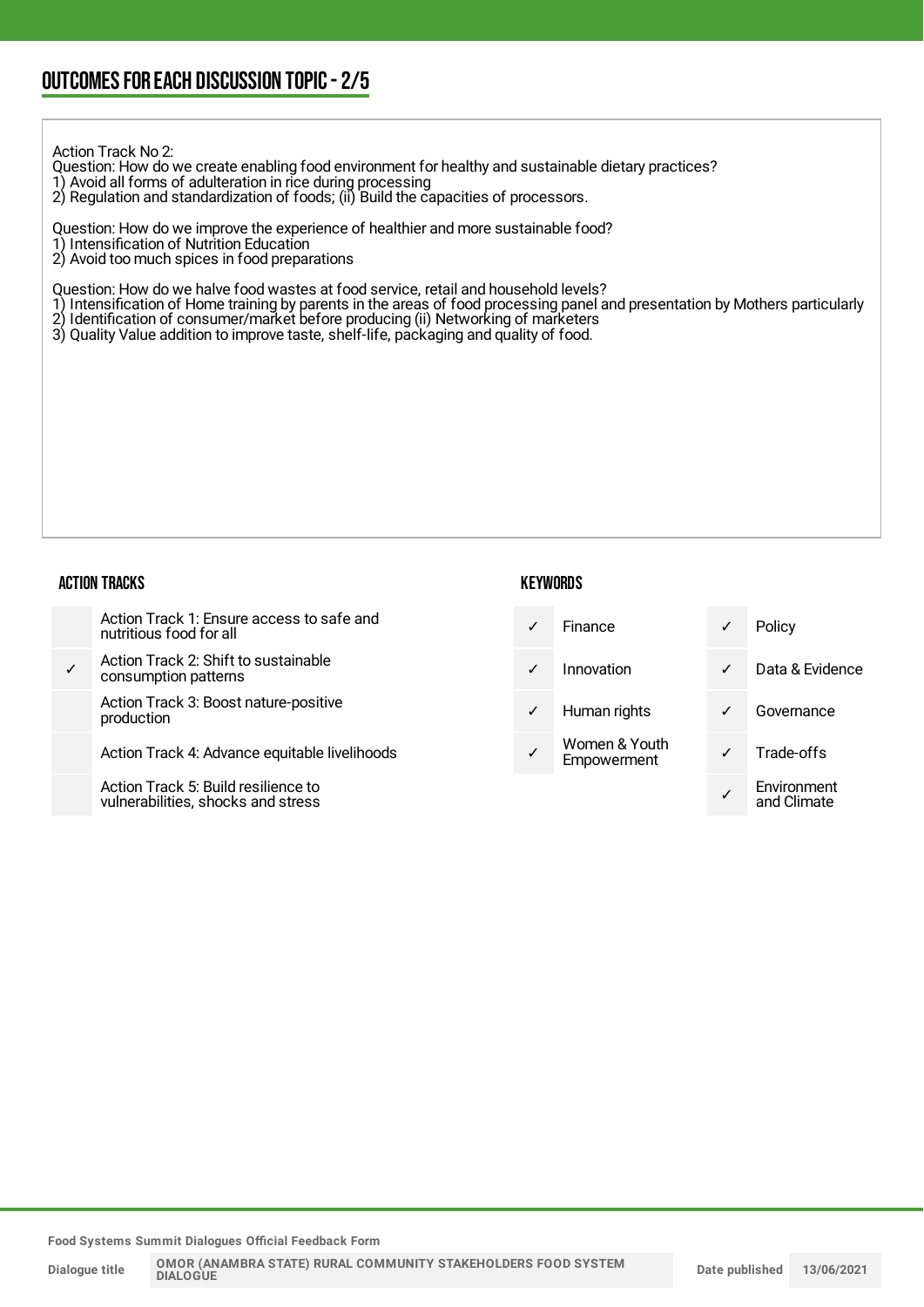Action Track No 3:

- Question: How do we protect natural ecosystems against new conversion for food and feed production?
- 1) Planting of cover crops, crop rotation
- 2) Reduce bush burning and encourage compost making;
- 3) Use of Organic manures and Tree-planting

Question: How do we sustainably manage existing food production systems to the benefit of both nature and people? 1) Integrated fish/vegetable farming e.g. channeling fish pond water to vegetable farms 2) Conversion of waste to wealth, proper effluents discharge from cassava processing centres; Cassava-peels for ruminants and other animal feeds; rice-husks into briquettes for cooking and parboiling of rice.

Question: How do we restore and rehabilitate degraded ecosystem and soil function for sustainable food production? 1) Adoption of Climate Smart Agricultural practices; (ii) Liming/local ash, organic manure; (iii) Efficient and effective use of fragile and marginal topographies for Agricultural purposes

#### ACTION TRACKS

|   | Action Track 1: Ensure access to safe and<br>nutritious food for all     | $\checkmark$ | <b>Finance</b>               | $\checkmark$ | Policy                     |
|---|--------------------------------------------------------------------------|--------------|------------------------------|--------------|----------------------------|
|   | Action Track 2: Shift to sustainable<br>consumption patterns             | $\checkmark$ | Innovation                   | $\checkmark$ | Data & Evidence            |
| ✓ | Action Track 3: Boost nature-positive<br>production                      | $\checkmark$ | Human rights                 | $\checkmark$ | Governance                 |
|   | Action Track 4: Advance equitable livelihoods                            | ✓            | Women & Youth<br>Empowerment | $\checkmark$ | Trade-offs                 |
|   | Action Track 5: Build resilience to<br>vulnerabilities shocks and stress |              |                              |              | Environment<br>and Climata |

**Food Systems Summit Dialogues Official Feedback Form**

vulnerabilities, shocks and stress

and Climate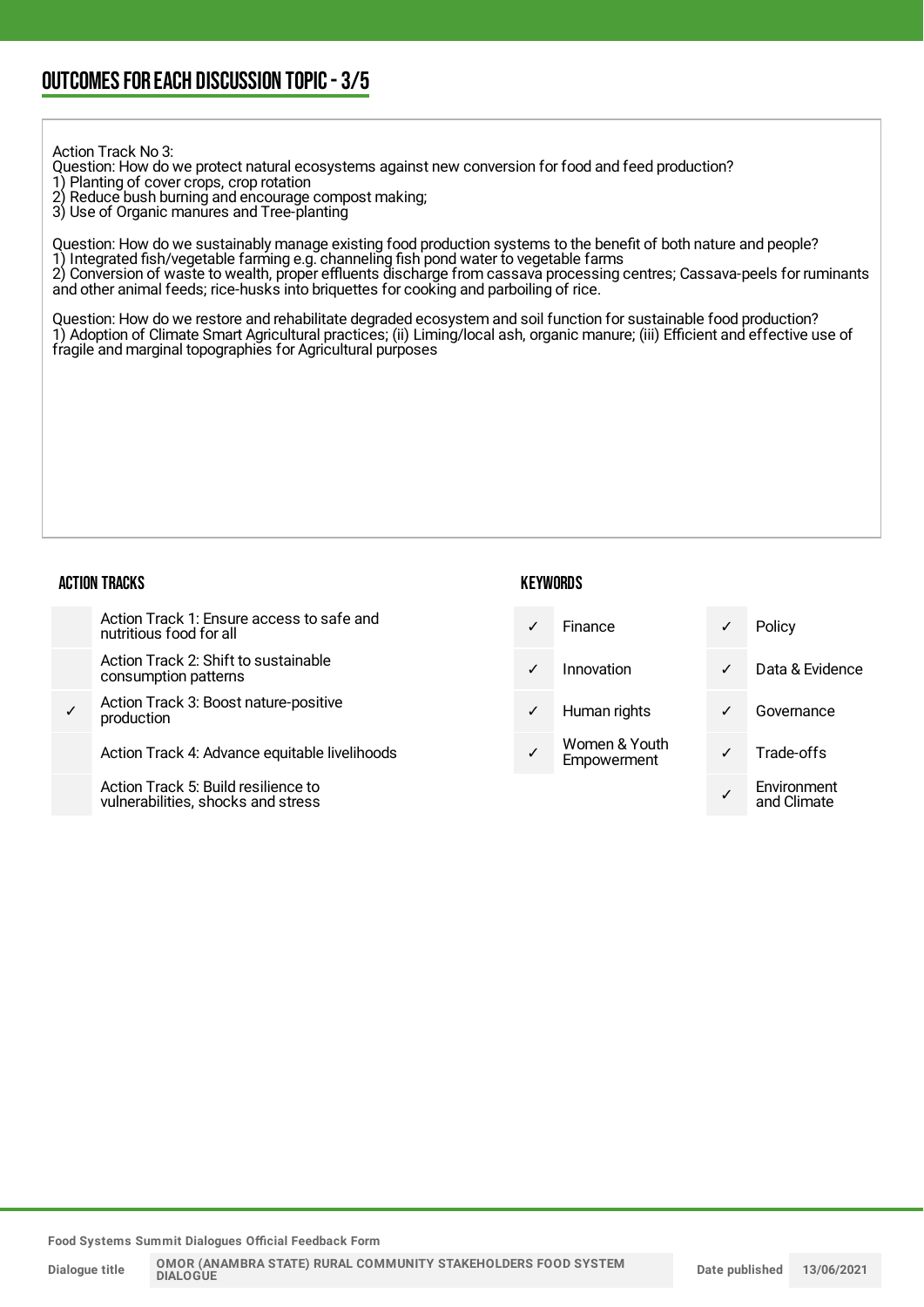Action Track No 4:

Question: What do we need to consider to address food insecurity and enhance food system resiliency in Nigeria? 1) Embark on non-capital-intensive agricultural Enterprises like (rabbit, mush room, snail) farming, Apiculture<br>2) Encourage dry season farming using informal irrigation practices 2) Encourage dry season farming using informal irrigation practices

3) Ensure Security of lives and properties of farmers as food security derives from both local and National security

4) Regular capacity building of farmers and processors on modern technologies in production and processing.

Question: What are the cross-cutting solutions between economic, social and environmental resilience in Nigeria? 1) Bad roads, insecurity, high interest rate of defaults in agricultural loans, impacts of climate change on the environments generally

Question: What solution can we propose to address food insecurity and prevent future sources of conflicts, manage tension? 1) Consistent use of quality inputs: Improved seeds/Planting Materials, Good Agronomic Practices, value addition, conflict resolution committees

2) Every programme should have conflict resolution committee and should be funded by the programme. (ii) Use of modern ranching methods in cattle rearing and land demarcation for different agricultural purposes.

#### ACTION TRACKS

| <b>KEYWORDS</b> |
|-----------------|
|-----------------|

|   | Action Track 1: Ensure access to safe and<br>nutritious food for all |   | <b>Finance</b>               |   | Policy          |
|---|----------------------------------------------------------------------|---|------------------------------|---|-----------------|
|   | Action Track 2: Shift to sustainable<br>consumption patterns         | ✓ | Innovation                   | ✓ | Data & Evidence |
|   | Action Track 3: Boost nature-positive<br>production                  | ✓ | Human rights                 | ✓ | Governance      |
| ✓ | Action Track 4: Advance equitable livelihoods                        |   | Women & Youth<br>Empowerment |   | Trade-offs      |

Action Track 5: Build resilience to vulnerabilities, shocks and stress

**Food Systems Summit Dialogues Official Feedback Form**

✓

Environment and Climate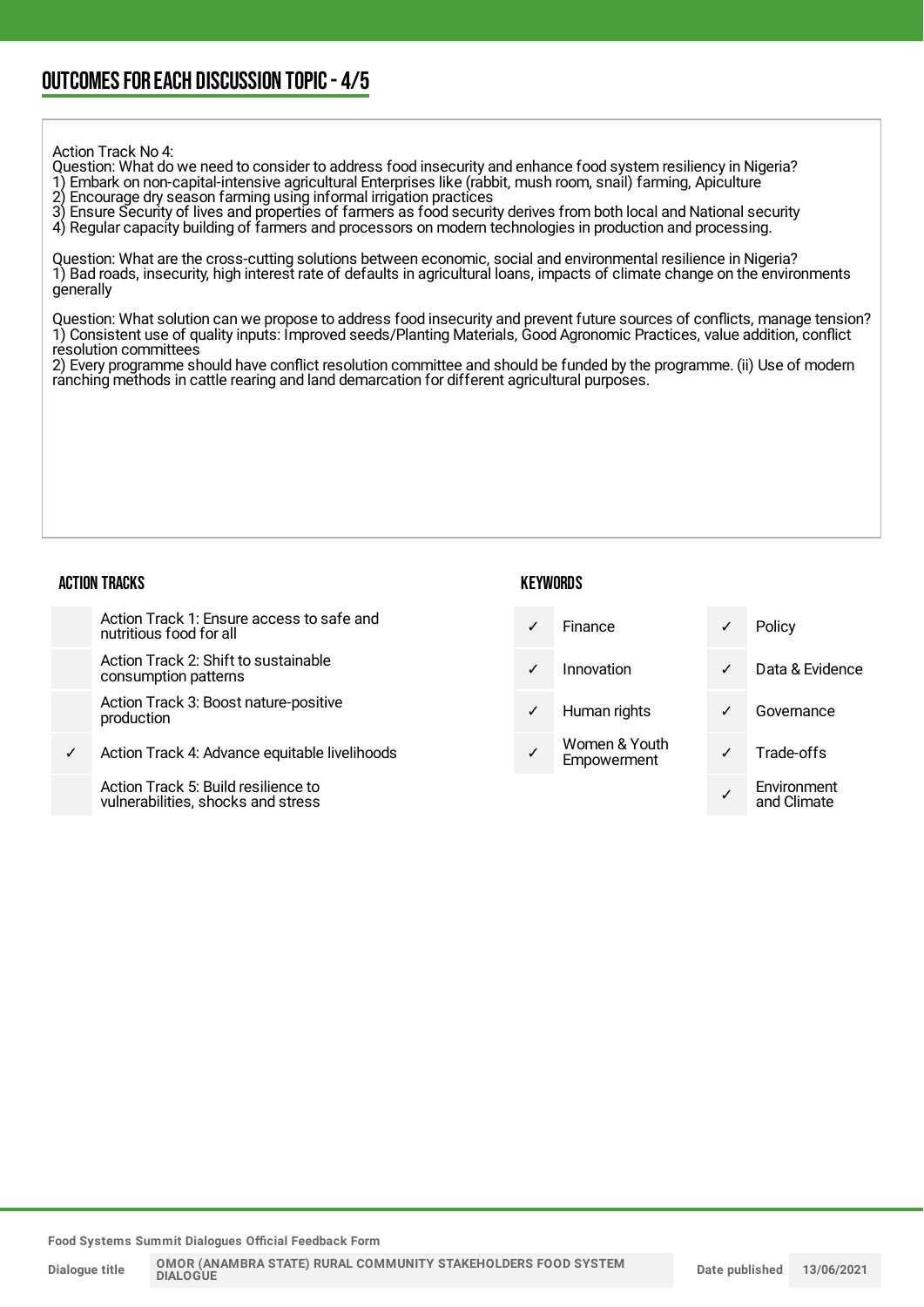Action Track No 5:

Question: What are the potential actions that could be taken to advance equitable livelihoods in the context of food systems in Nigeria?

1) Unrestricted commitment by all in their various activities in the society to enhance sustainability.

2) Establishment and build-up of food reserves at the various levels of the society strategy.

3) Domestic garden/home garden, (ii) rearing of local birds. (iii) Networking amongst stakeholders. (iv) setting up of

designated accounts/budgets for food emergency/crisis by Governments;

Question: Who are the main actors that would put this action into place in Nigeria?

Processors, Producers, Marketers, Middlemen, Government, NGOs, transporters, Agro dealers

#### ACTION TRACKS

|   | Action Track 1: Ensure access to safe and<br>nutritious food for all      | ✓ | Finance                      | ✓ | Policy                     |
|---|---------------------------------------------------------------------------|---|------------------------------|---|----------------------------|
|   | Action Track 2: Shift to sustainable<br>consumption patterns              | ✓ | Innovation                   | ✓ | Data & Evidence            |
|   | Action Track 3: Boost nature-positive<br>production                       | ✓ | Human rights                 | ✓ | Governance                 |
|   | Action Track 4: Advance equitable livelihoods                             |   | Women & Youth<br>Empowerment |   | Trade-offs                 |
| ✓ | Action Track 5: Build resilience to<br>vulnerabilities, shocks and stress |   |                              |   | Environment<br>and Climate |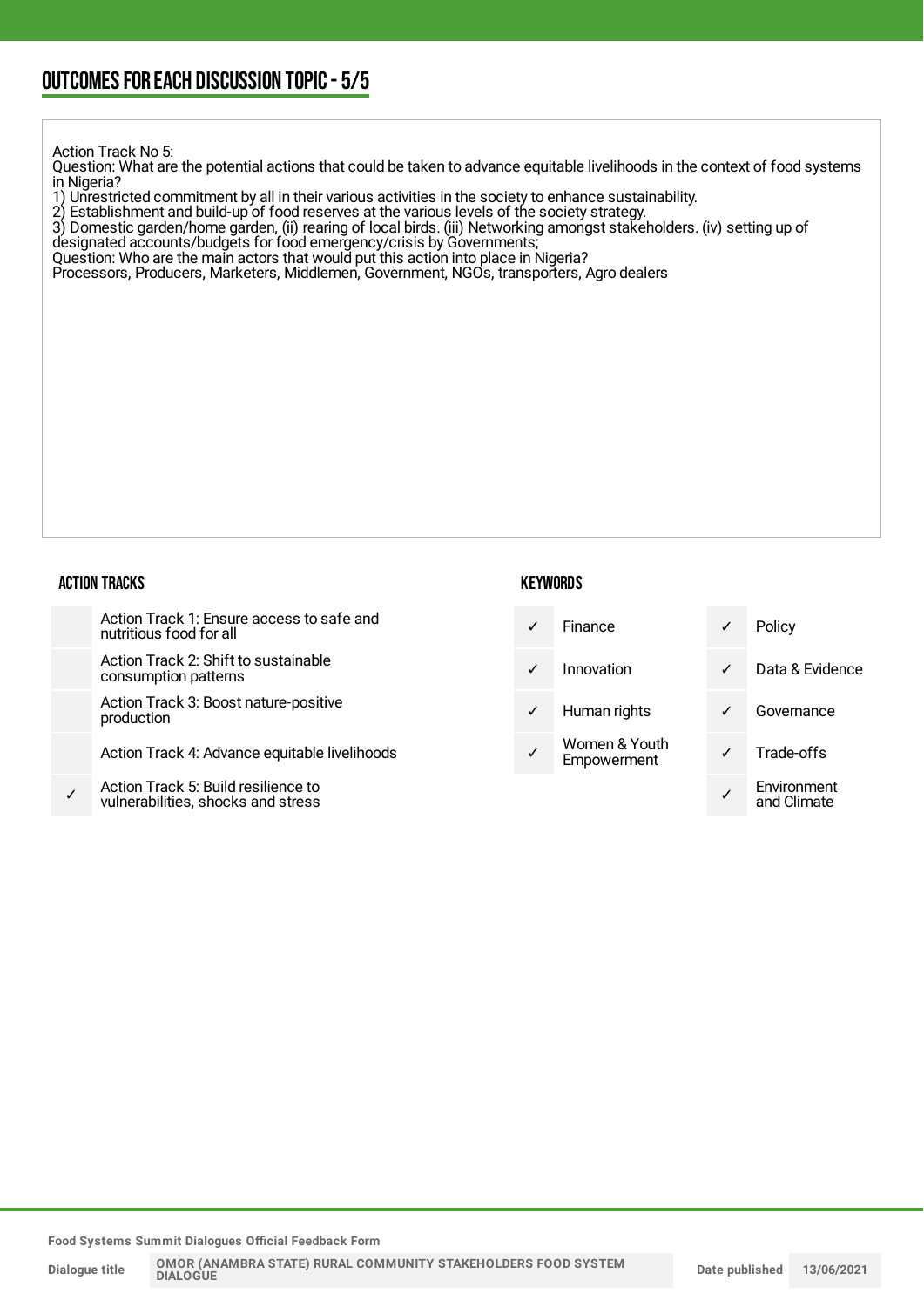### AREAS OF DIVERGENCE

a) Over dependence on Governments for the various Agricultural Development activities and programmes and thus the cogent need for private sector involvement at all levels of the food system; b) Poor accessibility to credits by Rural dwellers as they craved for easier and less bureaucratic access to finances for their respective activities.

#### ACTION TRACKS

| Action Track 1: Ensure access to safe and<br>nutritious food for all |
|----------------------------------------------------------------------|
|                                                                      |

- ✓ Action Track 2: Shift to sustainable consumption patterns
- ✓ Action Track 3: Boost nature-positive production
- Action Track 4: Advance equitable livelihoods
- ✓ Action Track 5: Build resilience to vulnerabilities, shocks and stress

#### **KEYWORDS**